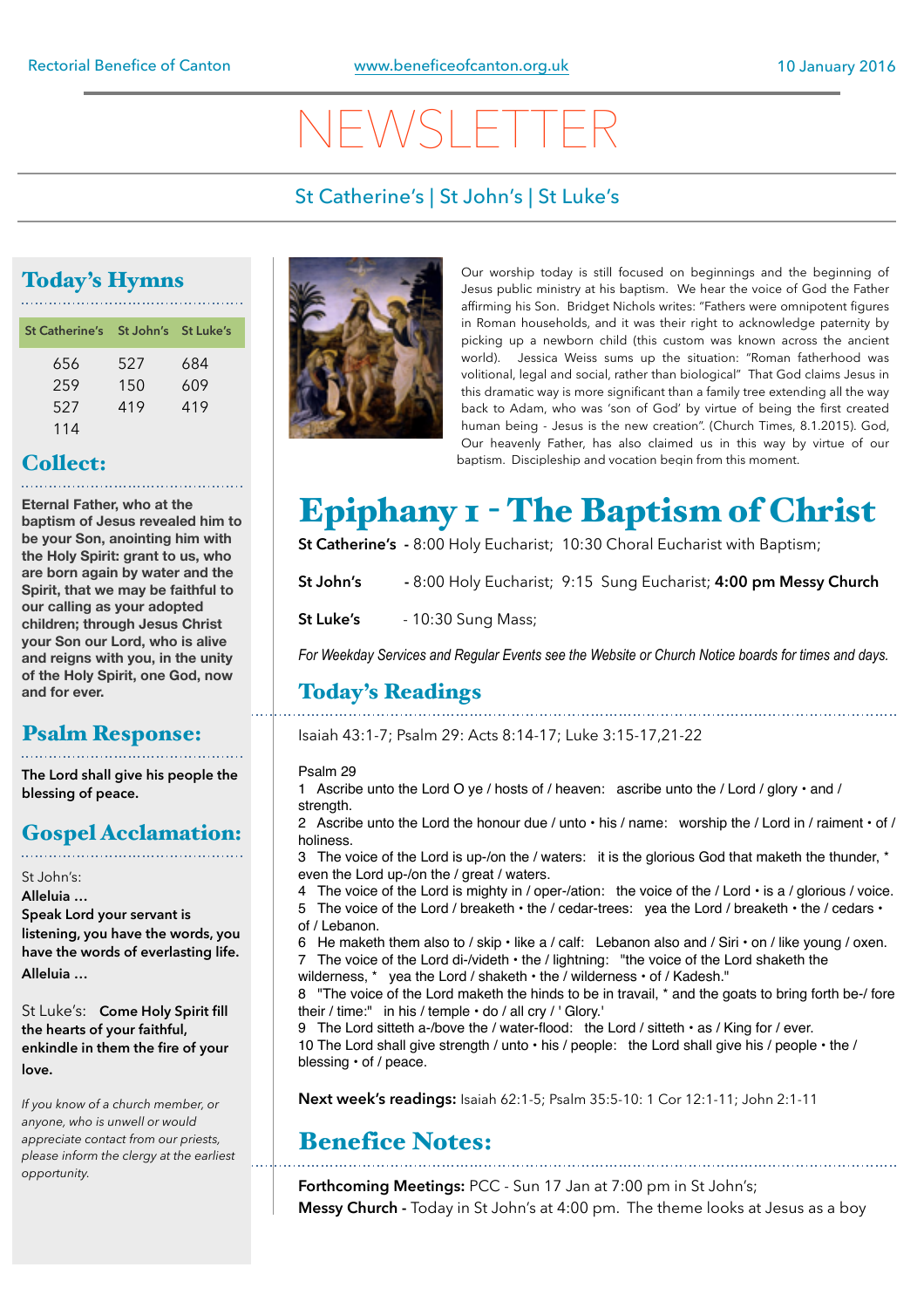when he was found in the temple.

**Youth Club - Launches this week:** At last our youth club is launching: Monday 11 Jan between 7-9 in Calvary Baptist for the drop in and Friday 15 Jan between 7-9 in St Catherine's hall for pool, table tennis, games etc plus a workshop on DJing and mixing music by Dave Jones. See [facebook.com/cantonyouth](http://facebook.com/cantonyouth) for details or ask Fr Phelim.

**2020 Vision -** In December 2014 we had a series of meetings reviewing mission, buildings, pastoral care and other aspects of our Church life. Many things came from this (see the summary page on our website). We hope to revisit this and look at our progress and perhaps targets for this coming year in a meeting on Sat 16 January 2016 in St John's at 11:00 am. **Bimonthly Events Publicity -** We are hoping to publish every two months a new booklet with the forthcoming events, special services, meetings, fundraisers or any other gathering. This is to take some of the pressure of the newsletter, which has very limited space. If you have something to be included in this for Jan and Feb 2016 please contact Fr Phelim. **Christian Unity** - There will be a special joint service for the week of prayer for Christian Unity in Conway Road Methodist Church on Sunday 24 January at 6pm. All are welcome to help us celebrate what unites as Christians.

**Cardiff West Ministry Area** - As a consequence of the recent Church in Wales review parishes throughout Wales are transitioning to Ministry Areas. The nature of each new ministry area depends largely on the ministry needs of the area. There will be a series of conversations starting this month about how the current C in W parishes of Cardiff West might collaborate and grow as a new ministry area in the New Year.

**Volunteering in 2016-** We still need help with the following: Messy Church craft activity leaders, readers, servers, choir members. If you could help support the work we do please contact the clergy or churchwardens.

**Night shelter -** If you would like to get involved in helping homeless people this winter please contact Fr Phelim. **Living Faith Study Group** – Tuesdays at 7:30 pm in St John's. For info: Andrew Sims [maxsims@hotmail.com](mailto:maxsims@hotmail.com) 09 2034 4641 **Newsletter Email** - If you'd like an email copy of the newsletter and readings please ask Sheila on [mgsmkelly1@gmail.com](mailto:mgsmkelly1@gmail.com) 

## St Catherine's Notes:

**Bookings -** To book the Hall contact the clergy or email [hall.stcatherines@gmail.com.](mailto:hall.stcatherines@gmail.com) **Logs -** contact Clive 07931522683, Gareth 07527268461or Diana 07909961256. From £5 per boot (depends on volume). **Midweek Services:** Holy Eucharist at 11:00 am on Wednesday.

## St John's Notes:

**Church Booking -** To book the church please contact the clergy. For concerts contact Gill Winton. **Midweek Services:** Holy Eucharist at 10:30 am on Thursday.

#### St Luke's Notes:

**Benefice Lunch -** Sunday 24 January 12 noon - Benefice Lunch at St Luke's. £8.50 **Hall Bookings -** To book the Hall please contact Jackie or Haydn Page on 029 2091 3808 [haydnpage@hotmail.co.uk](mailto:haydnpage@hotmail.co.uk) **Midweek Services:** Masses at 10:00 am on Tuesday and Wednesday; Friday at 6:30 pm; and 10:30 am on Saturday.

**Recently Departed:** Graham Rimeur, Ernest Parry, Isobel Gardner

#### This Week in the Benefice: (Diocesan Prayer / Anglican Prayer Cycle / Events and Services)

**Sun 10** RB Eglwsilian & Caerphilly, Mark Greenaway-Robbins (TR), Gareth Combes (TV), Susan Pratten (C); Australia; **Mon 11** Gelligaer, Gary Powell (PinC); Adelaide;

**Tues 12** Pontlottyn & Fochriw and Rhymney, Robert Lindsay (PinC); Afikpo, Nigeria;

**Wed 13** All Officers of the Diocese of Llandaff; Agra, N. Africa; **St Hilary;** 

**Thur 14** Ystrad Mynach & Llanbradach, Steven Kirk (V), Keith Hemmings (C); Ahoada, Nigeria; **St Kentigern** 

**Fri 15** Cynon Valley Deanery, Michael Jones (AD); Aipo Rongo, Papua New Guinea;

**Sat 16** Aberaman and Cwmaman, Matthew Gibbon (PinC designate); Ajayi Crowther, Nigeria;

**Sun 17** Abercynon, Dr Sarah Rogers (PinC); Church of Bangladesh; **St Anthony; Epiphany 2**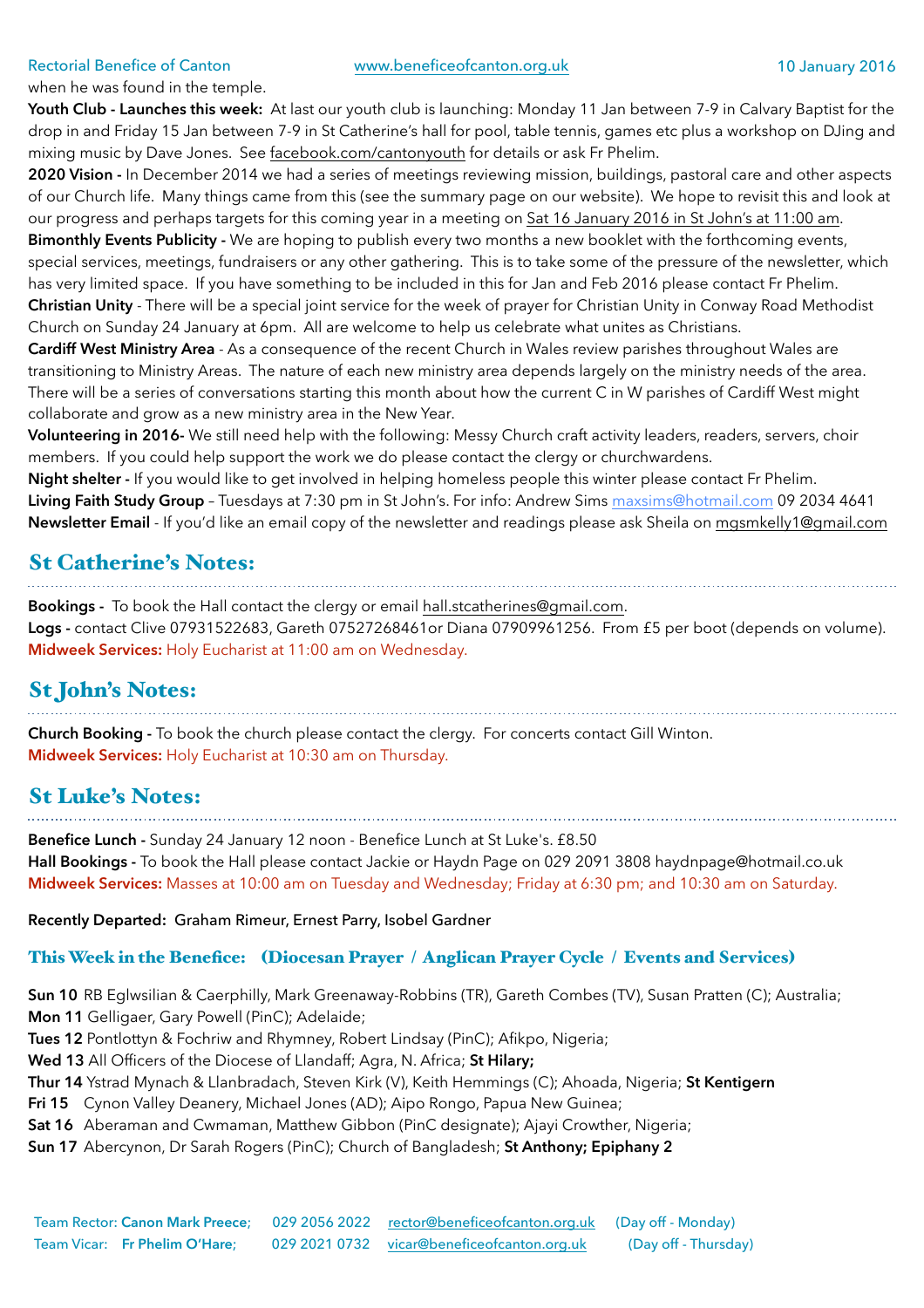### **10 January 2016 – The Baptism of Christ**

#### **Collect of the Day**

Eternal Father, who at the baptism of Jesus revealed him to be your Son, anointing him with the Holy Spirit: grant to us, who are born again by water and the Spirit, that we may be faithful to our calling as your adopted children; through Jesus Christ your Son our Lord, who is alive and reigns with you, in the unity of the Holy Spirit, one God, now and for ever.

#### **First Reading**

A reading from the book of the prophet Isaiah.

Thus says the LORD, he who created you, O Jacob, he who formed you, O Israel: Do not fear, for I have redeemed you; I have called you by name, you are mine. When you pass through the waters, I will be with you; and through the rivers, they shall not overwhelm you; when you walk through fire you shall not be burned, and the flame shall not consume you. For I am the LORD your God, the Holy One of Israel, your Saviour. I give Egypt as your ransom, Ethiopia and Seba in exchange for you. Because you are precious in my sight, and honoured, and I love you, I give people in return for you, nations in exchange for your life. Do not fear, for I am with you; I will bring your offspring from the east, and from the west I will gather you; I will say to the north, 'Give them up', and to the south, 'Do not withhold; bring my sons from far away and my daughters from the end of the earth – everyone who is called by my name, whom I created for my glory, whom I formed and made.'

This is the word of the Lord. **Thanks be to God.** 

*Isaiah 43.1-7*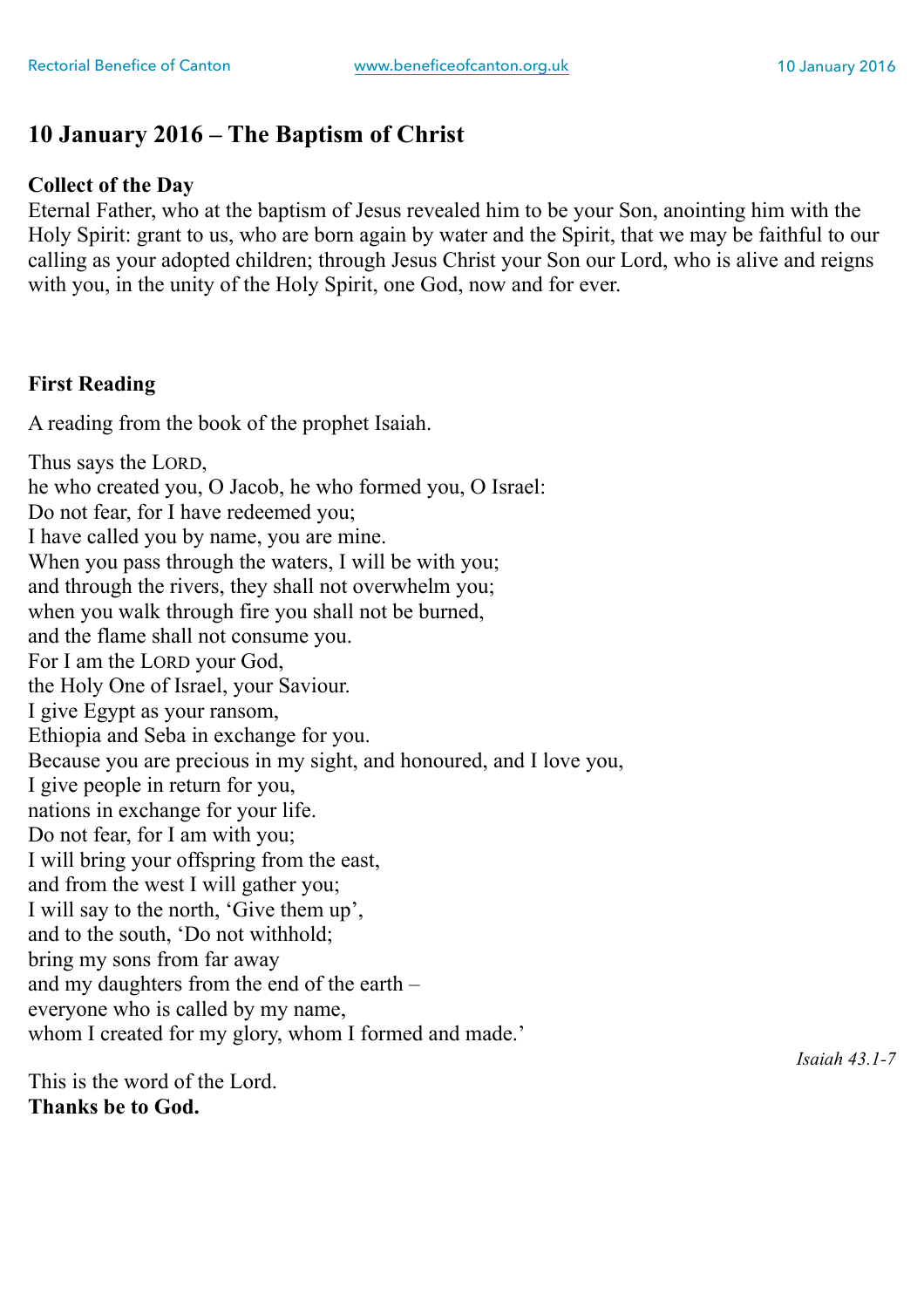*Psalm 29*  R **The Lord shall give his people the blessing of peace.**  Ascribe to the Lord, you gods, ascribe to the Lord glory and strength. Ascribe to the Lord the honour due to his name; worship the Lord in the beauty of holiness. **R** 

The voice of the Lord is upon the waters; the God of glory thunders; the Lord is upon the mighty waters. The voice of the Lord is a powerful voice; the voice of the Lord is a voice of splendour. **R** 

The voice of the Lord breaks the cedar trees; the Lord breaks the cedars of Lebanon; He makes Lebanon skip like a calf, and Mount Hermon like a young wild ox. **R** 

The voice of the Lord splits the flames of fire; the voice of the Lord shakes the wilderness; the Lord shakes the wilderness of Kadesh. The voice of the Lord makes the oak trees writhe and strips the forests bare. And in the temple of the Lord all are crying, 'Glory!' **R** 

The Lord sits enthroned above the flood; the Lord sits enthroned as king for evermore. The Lord shall give strength to his people; the Lord shall give his people the blessing of peace. **R**  R **The Lord shall give his people the blessing of peace.** 

### **Second Reading**

A reading from the Acts of the Apostles.

When the apostles at Jerusalem heard that Samaria had accepted the word of God, they sent Peter and John to them. The two went down and prayed for them that they might receive the Holy Spirit (for as yet the Spirit had not come upon any of them; they had only been baptized in the name of the Lord Jesus). Then Peter and John laid their hands on them, and they received the Holy Spirit. *Acts 8.14-17* 

This is the word of the Lord. **Thanks be to God.** 

**Gospel**